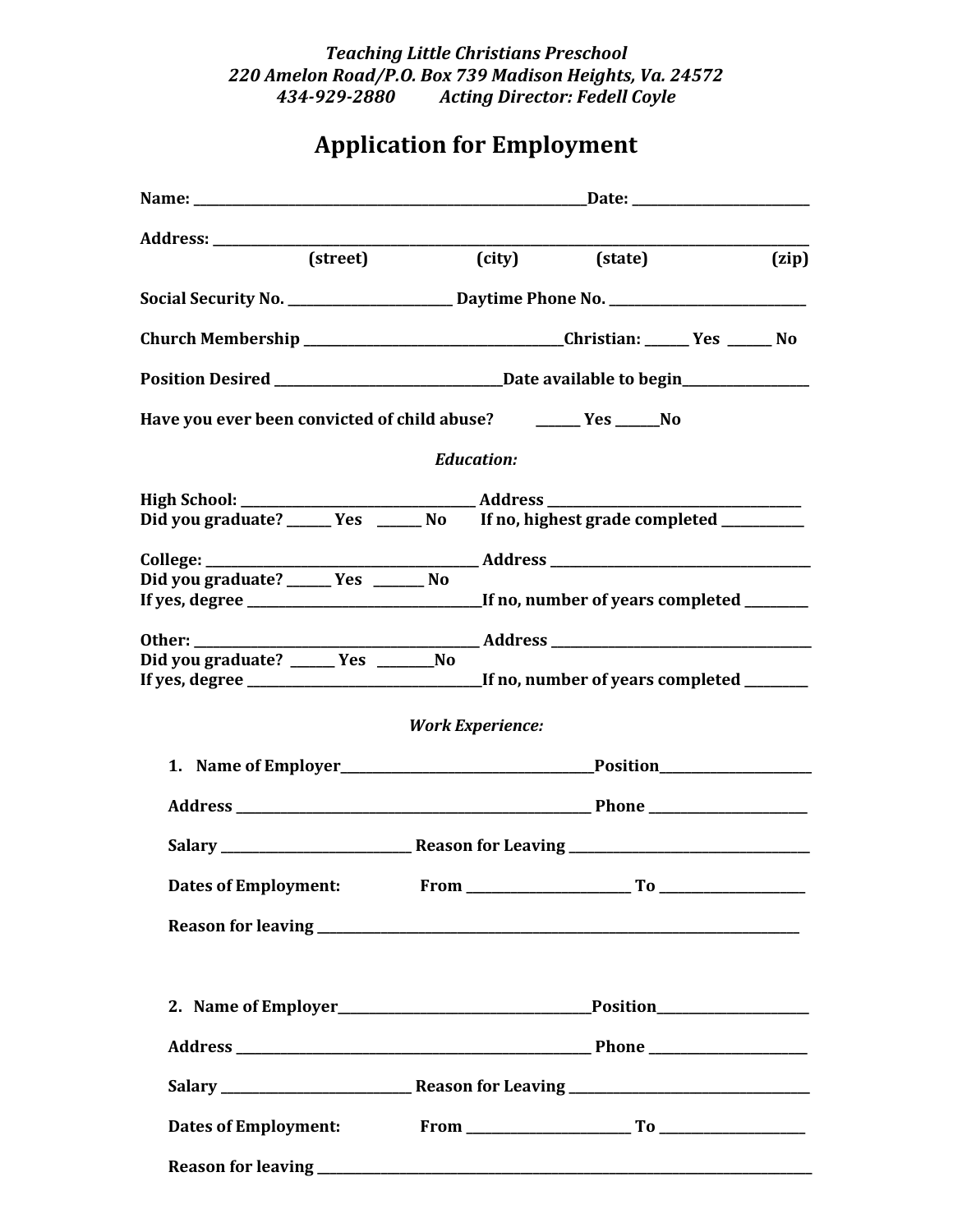|               |                                                          | Volunteer Experience (list any volunteer work that you have done with children)                                                                                 |
|---------------|----------------------------------------------------------|-----------------------------------------------------------------------------------------------------------------------------------------------------------------|
|               |                                                          |                                                                                                                                                                 |
|               | Do you smoke? Yes or No                                  |                                                                                                                                                                 |
|               | Do you have access to reliable transportation? Yes or No |                                                                                                                                                                 |
|               | of work per month? Yes or No                             | Do you have any physical conditions that would result in missing more than one day                                                                              |
| If yes please |                                                          |                                                                                                                                                                 |
|               |                                                          |                                                                                                                                                                 |
|               |                                                          |                                                                                                                                                                 |
|               |                                                          |                                                                                                                                                                 |
|               |                                                          | References: (Please give three references that we may contact for the following: work<br>experience, education and character. Please do not include relatives.) |
|               |                                                          |                                                                                                                                                                 |
|               |                                                          |                                                                                                                                                                 |
|               |                                                          |                                                                                                                                                                 |
|               |                                                          |                                                                                                                                                                 |
|               |                                                          |                                                                                                                                                                 |
|               |                                                          |                                                                                                                                                                 |